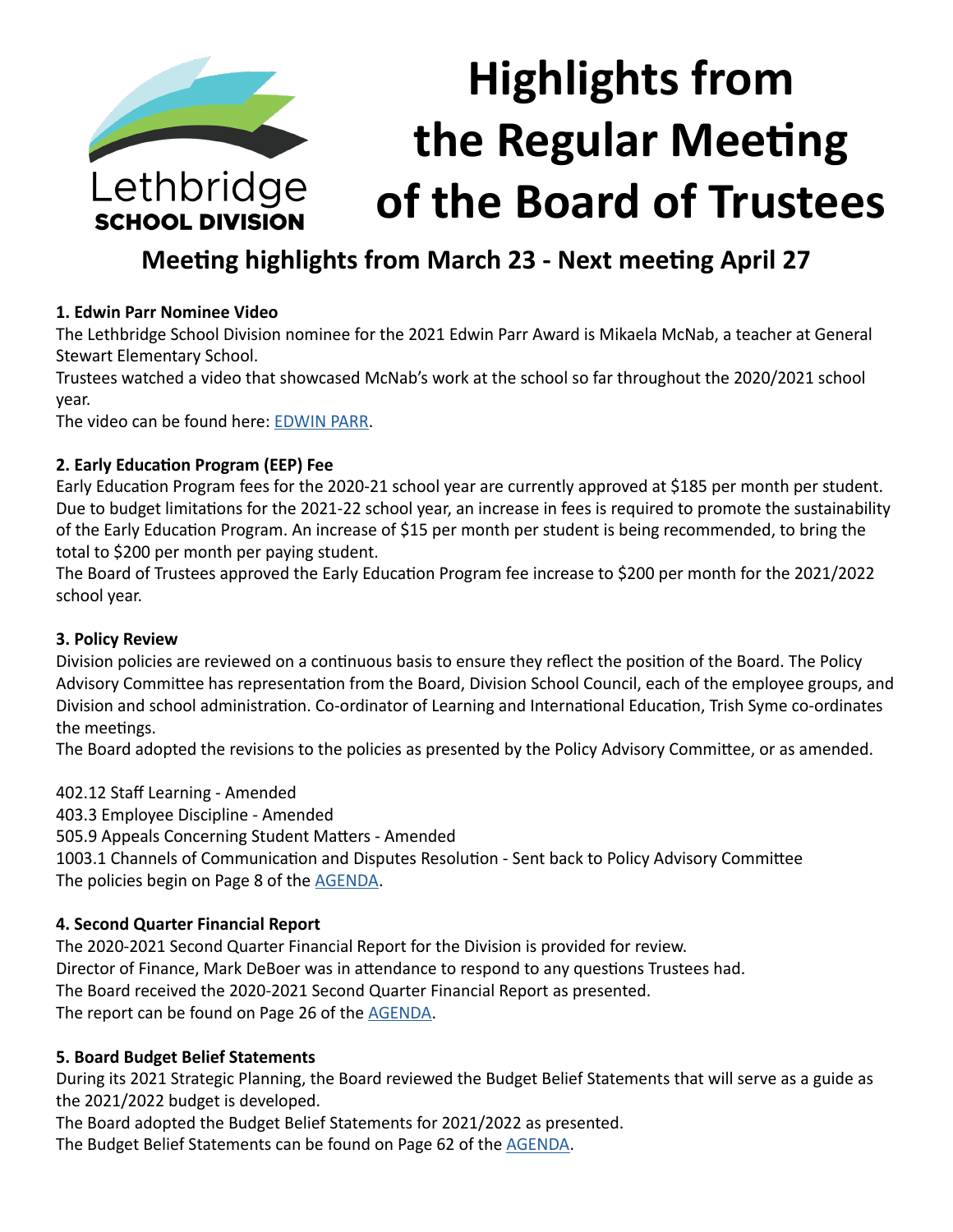## **6. Three-Year Capital Plan**

The Executive Summary to the 2022/2023 to 2023/2024 Capital Plan for the Division was provided for review. The detailed Three-Year Capital Plan will be located on the Division website.

The Board accepted the 2022/2024 Capital Plan as presented.

The report begins on Page 64 of the [AGENDA](https://www.lethsd.ab.ca/download/334196).

#### **7. Public Forum**

Allison Purcell-Pike and her son, Bradley participated in the Public Forum portion of the meeting via Microsoft TEAMS on the topic of E-Sports in Lethbridge School Division. The Pikes sought clarification and direction with ways for students to carry on with virtual activity such as E-Sports. It was mentioned innovation is encouraged for students but at the same time, the Division is putting roadblocks in the way to prevent that in this case. Allison Purcell-Pike added no description has been provided from the Division in terms of why an activity such as E-Sports could not carry forward.

#### **8. Performance Infrastructure Program**

On July 20, 2020 by way of Special Meeting, the Board of Trustees approved the awarding of RFP for Energy and Infrastructure Improvement Projects to Johnson Controls.

Lethbridge School Division Facility Services has been working with Johnson Controls on Technical energy audits to determine scope of the project. Johnson Controls has tendered the project and has provided a financial summary scenario for consideration.

The initial business case of a comprehensive energy replacement project that will impact 9 schools is approximately \$4.1 million. These projects would be funded through Infrastructure Maintenance and Renewal (IMR) funds that have been deferred for this project.

Further Shovel Ready projects have been provided that could be funded by 2021-2022 Capital Maintenance and Renewal (CMR) funding from the Province once the available funding has been announced. These projects are estimated to be around \$3.6 million.

It is estimated that the school division would save more than \$200,000 annually on utility costs, have created 51 jobs, and a local economic impact of \$12.4 million when the full project is completed.

Facility Services is still assessing each project and some projects may be interchanged within the listings.

Administration is seeking high level Board approval to engage in a contract with Johnson Controls for the Comprehensive Project of approximately \$4.1 million to be funded by IMR and with approval to amend the contract for approximately \$3.6 million should adequate CMR funding be approved.

It was recommended the Board approves that administration may enter into a contract with Johnson Controls LLP for the Performance Infrastructure Program as presented under the condition that these projects are funded through available IMR and CMR funding available.

Instead, the Board deferred a decision on the motion, and set a Special Meeting for Friday, March 26 at 11 a.m. to discuss the matter further. The agenda for the Special Meeting can be found here: [AGENDA](https://www.lethsd.ab.ca/download/334535).

#### **9. Pandemic Plan**

The Board reviewed the data and trends of the COVID-19 impact in Lethbridge School Division schools. Active Lethbridge cases went from 175 in February to 502 in March. At a Division level, there are 144 staff and over 1,600 students in quarantine.

The Board extended its appreciation to the staff who continue to deliver quality learning both in school and at home. The Board also recognized the challenges to families when their children are quarantined and added the Division is incredibly thankful that we can work together to support children in Lethbridge. The Board will continue to look at information on an ongoing manner and will be reviewing trends again after Easter break. The Pandemic Plan is now available on the Division website.

## **10. Electricity RFP**

Lethbridge School Division currently has an electricity supply agreement priced at \$56.63/MWH with Enmax energy with a term to expire June 2022.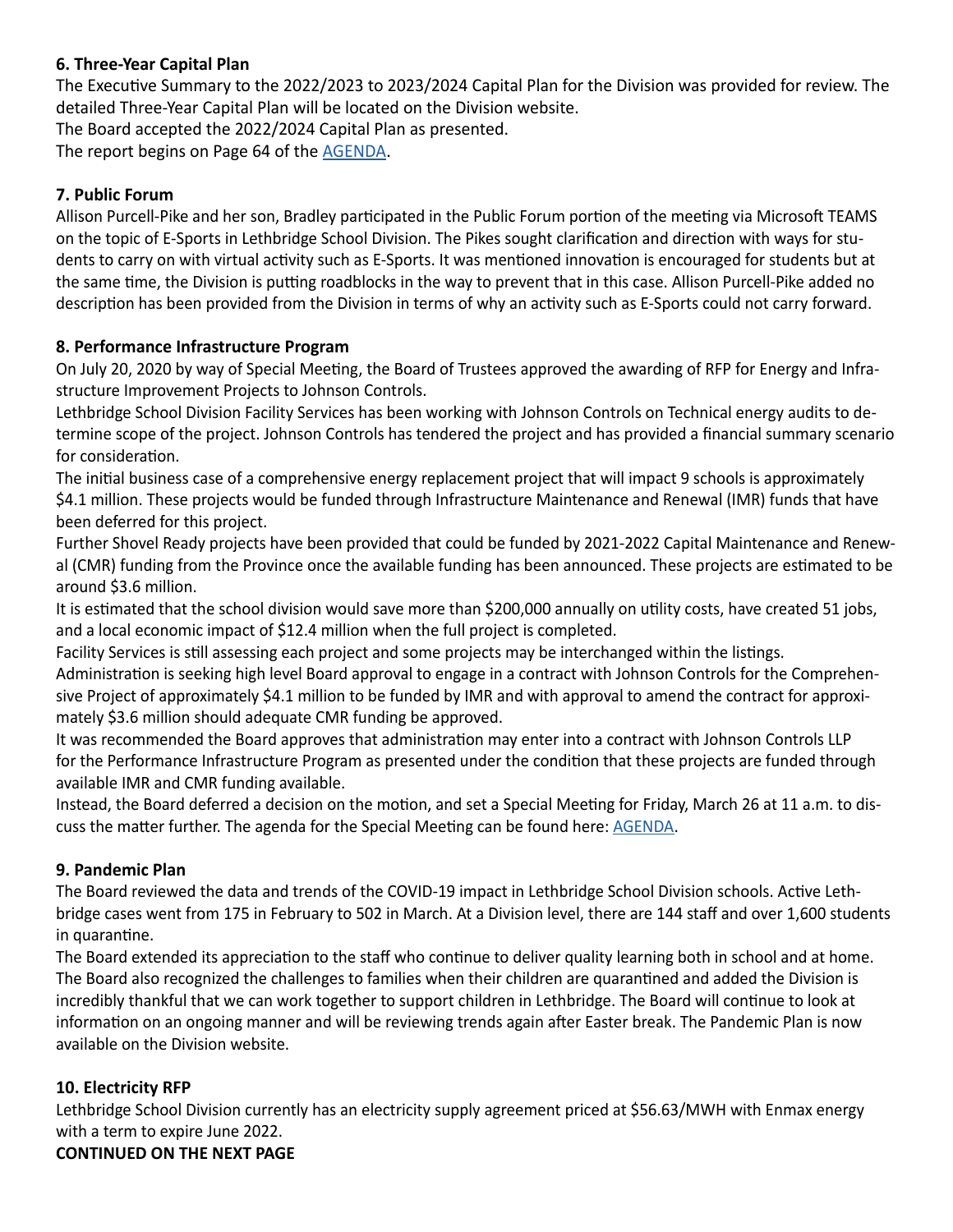#### **10. Electricity RFP**

Lethbridge School Division engaged the services of Energy Associates International last year to support management of the Division's energy portfolio. Part of this process is monitoring future pricing on electricity and natural gas. Based upon the fast tracking of Coal-to-Gas conversions of electricity generation plants in Alberta, there has been an upward trend in the forward pricing of electricity. As such an Electricity Supply RFP was issued to develop a prequalification pool of suppliers. Four respondents met the criteria for prequalification and were asked to provided final indicative pricing. These four suppliers were Enmax Energy, TransAlta, Capital Power and Direct Energy.

Prequalification included indicative pricing, administration fees, and volume thresholds. The Board of Trustees were provided information relative to the initial prequalification proposals on March 5th at their annual planning meeting. All four respondents were asked to provide final price bids for each year going forward from July 2022 to December 2026.

Firm price bids were received as of 10 am on March 10th and a contract was signed with the lowest price respondent Capital Power at a five-year rate of \$55.45 /MWh and administration fee of \$.10 /MWh. A contract was required to be signed by 12 noon after receiving final price bids.

This rate is slightly lower (\$1.18 per MWh) than current rate, which are consultants have indicated is very favourable given market indicators. This long-term pricing effective for July 2022 provides budget certainty given projections of increasing costs in the Electricity Supply market.

The Board approved the Electricity Supply contract signed with Capital Power at \$55.45/MWh from July 1, 2022 to December 31, 2026.

#### **11. Public Forum Response**

Board Chair Christine Light provided a written response to a Feb. 23 Public Forum submission from Allison Purcell-Pike. The response can be found on Page 76 of the [AGENDA.](https://www.lethsd.ab.ca/download/334196)

#### **12. Associate Superintendent Reports**

Christine Lee, Associate Superintendent, Business Affairs; Mike Nightingale, Associate Superintendent, Human Resources and Morag Asquith, Associate Superintendent, Instructional Services, delivered their respective reports for the Board. To read the reports in full, see Page 78 of the [AGENDA](https://www.lethsd.ab.ca/download/334196).

#### **13. Board Priorities**

The Division Office Leadership Team is committed to keeping the Board informed regarding progress in Board priority areas. An update on progress is provided in the form of a report each month.

The Board received the report as information.

The report can be found on Page 93 of the [AGENDA.](https://www.lethsd.ab.ca/download/334196)

#### **14. Acknowledgements of Excellence**

The Board has a long-standing practice of acknowledging the efforts of students and staff whose commitment to excellence has resulted in outstanding achievement. Details of accomplishments of note are provided as information. Congratulations to the following Division staff and students:

#### **Gilbert Paterson Middle School:**

At GPMS, we are extremely proud of our students and staff for their resiliency, dedication, and collaboration through this most unusual year. Here are a few highlights of the past months.

• Our GPMS Holiday Christmas Tree Project was a great success as we shared 25 Christmas trees with a variety of local charities, organizations, and supporters of GPMS. Not only were we able to spread some Christmas cheer through the trees themselves, but our call for donations brought in funds that will go back into the community for organizations to help the less fortunate at Christmas. After the purchase of trees and supplies, we were able to donate almost \$200 each to Woods Homes and Harbour House.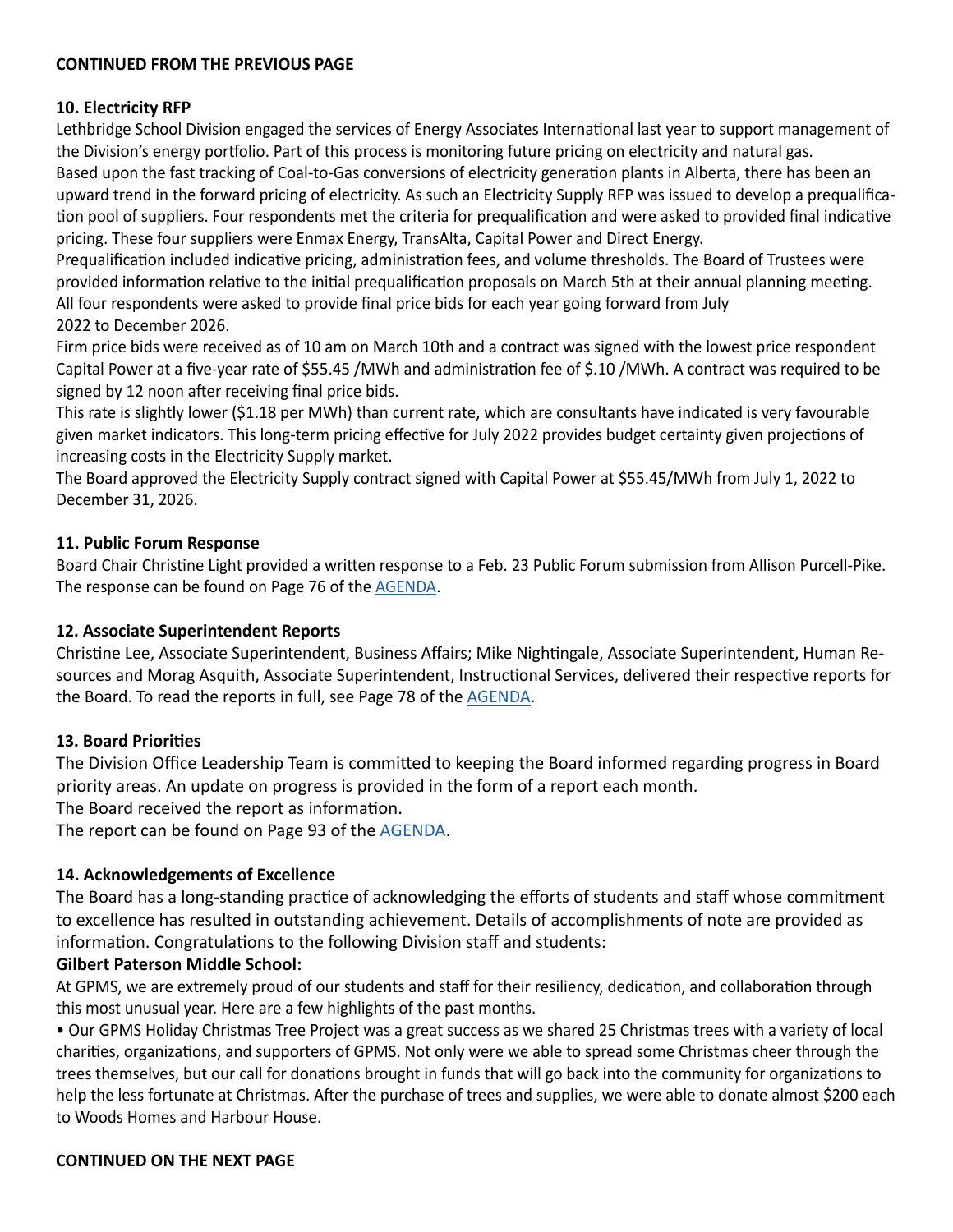#### **14. Acknowledgements of Excellence**

#### **Showcasing Gilbert Paterson Middle School:**

• Congratulations to Nora Laird of 7I who was one of three winners in the Lethbridge Public Library Teen Writing Competition in February for her piece entitled, "2020 and Me".

• The GPMS Band Program under the direction of Karly Lewis has continued to engage students during COVID with 60- 80 students joining lessons weekly on-line after school. They have continued this tradition of excellence participating in the "Song for Hope Movie", raising funds for Cancer research, have learned multiple online music platforms to further their studies on their instrument, have started composing music, have create visual art with their sound and joined forces with the University of Lethbridge Music Department in a join online clinic platform.

• Our GPMS virtual choir under the direction of Tyler Leavitt is a unique adventure and experience.

Our singers meet twice per week in an online setting for rehearsal outside of their regular school hours and have committed to the goals of musicianship and performance. We are currently working on our spring "concert" repertoire. The virtual choir sound is only really a simulation of a real choir.

It's achieved by asking choir members to record themselves singing along to a backing track, which is played through headphones.

Once all the video tracks are submitted for each of the songs that will be performed, the conductor then will put all of the voices and videos together through our Adobe Premiere software into a cohesive group making audio and video adjustments along the way. The result is a beautiful rendition of a choir piece that may not otherwise happen in a group of singers who do not share a cohort. We look forward to the day that we are allowed to sing together in person and share our love for music and blend our voices in unity and song.

• Pink Shirt Week in February featured a variety of activities for classes from kindness to gratitude throughout the week. We also sold almost 200 Gilbert Paterson "Be Kind Always" masks to our student body to celebrate Pink Shirt Day.

• Each Friday a different grade level has been hosting Teams announcements for our school. Different activities from jokes to Kahoot contests to birthdays are presented by the students. In February, we celebrated Black History month with a weekly feature on our Teams announcements of a prominent Black Canadian such as Willie O'Ree, John Ware and Viola Desmond who have made a difference.

Different spirit days in the new year such as Beach Day, Kindness Day, Decade Day, and others help to bring energy and smiles to our week.

• With the COVID protocols, we have looked at other ways to bring guest speakers into our school through Zoom and Teams. Some of these include the Natural Leaders Science Program, mental health professionals, our Division Indigenous Education lead teachers, and the grade 6 Ordinary Heroes program.

• Our Physical Education department has looked at ways to add different protocol appropriate games and activities to their program. Using proper sanitization and cleaning protocols, they have utilized new low impact games such a cross net, frisbee-knock, cornhole bean bag toss, bocce and ping pong to name a few. In the spring they will be working on some Indigenous games with our Division Indigenous lead teacher, Jenna Jewison.

• Our Wellness Team has utilized our Nutrition Grant during these challenging times to assist up to 30 families regularly with food and support. We are also grateful to our community partners such as the Lethbridge Food bank for providing lunches and University Drive Alliance Church for providing fresh meat to our families.

• Our cohort model has asked different things from different teachers to accommodate our programming and scheduling needs. We are proud and grateful for their flexibility and efforts in taking on new subject areas and challenges.

• Our School Council Zoom meetings have consistently brought in around 20 participants. We are grateful for this parent support and involvement in our school.

#### **Showcasing Galbraith Elementary School:**

We are excited to have our new technology purchases slowly rolling in, some of which are school purchased, and some purchased by the division. We have two brand new iPad carts and a new laptop cart coming in (replacing the old laptops). We also have had some community support with our technology, as Logic Lumber and Chrome Salon have donated funds towards our upcoming Virtual Reality field trip kit. We will be the first school in the division to pilot this project with the support of our community and our school division – thank you for the support!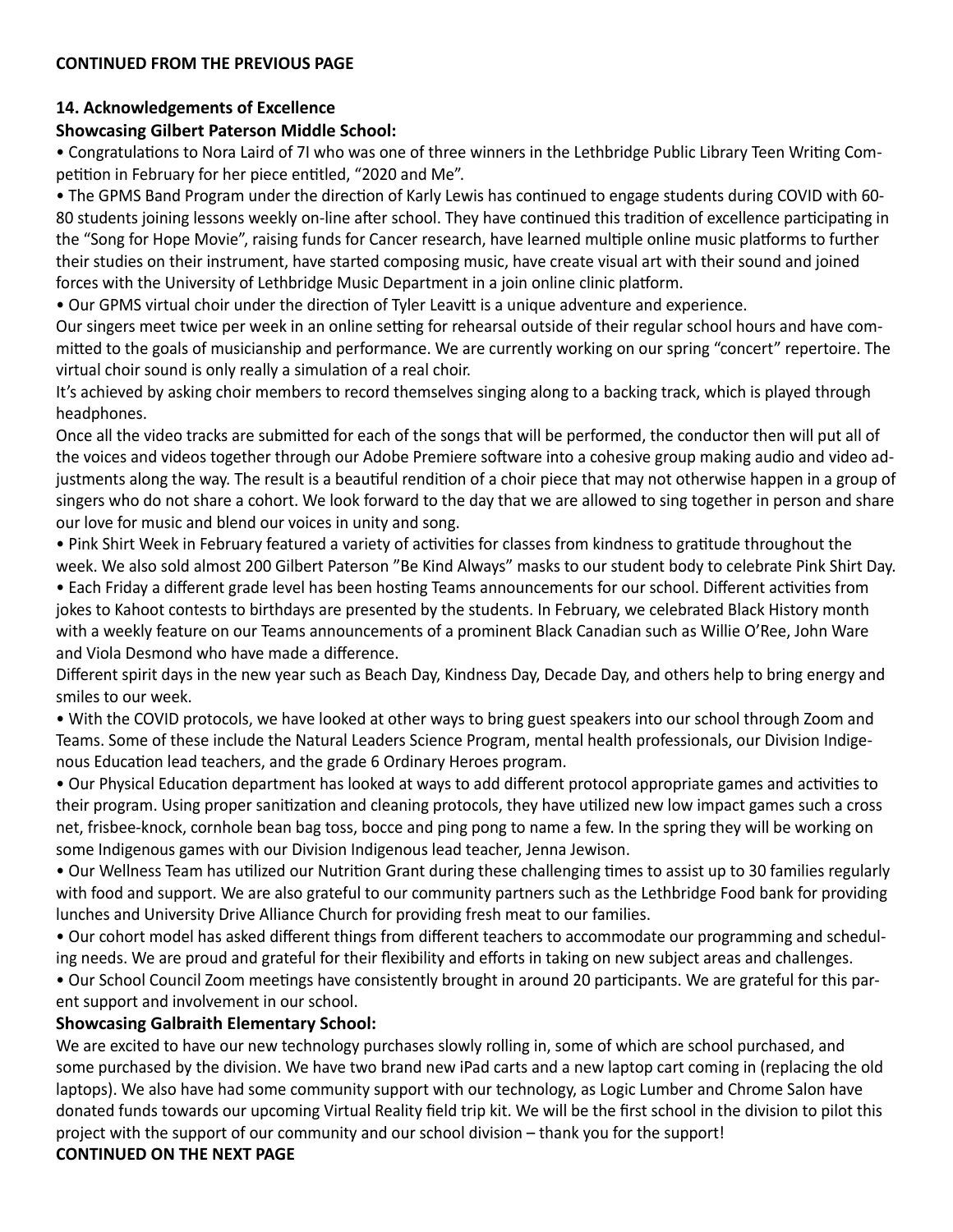## **14. Acknowledgements of Excellence**

## **Showcasing Galbraith Elementary School:**

Our community support continues to grow! We have been able to partner with Panago Pizza North once again to offer Galbraith families a discount pizza night in March. Chrome Salon also donated a free makeover event for a student in our school – the student was able to get the full hair treatment and get a fabulous new look thanks to the staff at Chrome.

We continue to work towards common language and understanding around our 3-year plan thinking frameworks (see image). Our staff have been digging deeper with students, both in person and online, through visible thinking routines and "making thinking visible."

Our school APORI results this past year were a great success for us, as we saw many improvements across the measure categories:

- Safe and caring school overall increase of 5% (to 91.6%)
- Opportunities within the broad Program of studies (fine arts, health) overall increase of 6% (to 96.2%)
- Quality of education overall increase of 4% (to 96.8%)
- Timely access to programs for at-risk students overall increase of 8% (to 90.4%)
- Work preparation overall increase of 22.9% (to 94.4%)
- Students modelling characteristics of active citizenship increase of 12.1% (to 88.3%)
- Students demonstrate the KSAs for life-long learning increase of 19.2% (to 71.9%)

Our teacher counsellor, Stephanie Martin, has done an amazing job with our Weekly Wellness presentations to all students. Each class spends at least 30 minutes per week with Miss Steph on Microsoft Teams to hear a weekly wellness presentation on a topic or theme. This year our school has been working hard at "radical acceptance", which is accepting that some things we don't have control over, but we accept that things change and that we can handle change together.

We ran our PowerCard fundraiser in the fall (October), and had a highly successful fundraising event.

We were able to raise over \$12,000 with the help of our students and school community. We had lots of fun playing Game Show games and students were able to win individual prizes as well – from class movie parties, free time in the gym, Walmart gift cards, Amazon gift cards, scooters, sports equipment, a tablet, Nintendo Switch and even the change to Silly String and Slime the staff!!

We are continuing to find new ways to increase participation in our monthly school council meetings.

Online Scientists in School has been a huge success for our students! Continuing school structures and practices – students continue to respond well to the things we set in place in September. Thank you!

## **Showcasing Park Meadows Elementary School:**

Danceathon - \$15,000: Together with our School Council, students, staff and community members raised over \$15,000 in our Danceathon in October of 2020. The money was raised over a three-week period leading up to a one day event of the danceathon. Due to the COVID-19 world pandemic, we had to alter the way we typically do our yearly danceathon but that sure didn't stop students and staff and parents getting involved to make this year's danceathon one of the best fundraisers we've had in many years at Park Meadows school. We are pleased to announce that we used the money towards student laptops.

Pies in face: In conjunction with our schools Danceathon fundraiser, students were able to throw a pie in the face of a staff member of their choosing. Because our fundraiser was one of the best in many years there were many, many pies thrown. A big thank you goes to all our parents and our community members for working so hard and diligent during our fundraiser this past year.

Community Foundations of Lethbridge Grant: Back in the fall of 2020 our school was awarded a \$15,000 grant to be used towards technology in our elementary school. We are very thankful to the Community Foundations of Lethbridge and we wish to acknowledge them and all the hard work that they do in our community. Food Bank: The Park Meadows School community worked collaboratively to donate food for the food bank back in December 2020. We are so proud of our students and staff and community efforts surrounding this endeavour. Thank you for looking out for those requiring the services of the food bank!